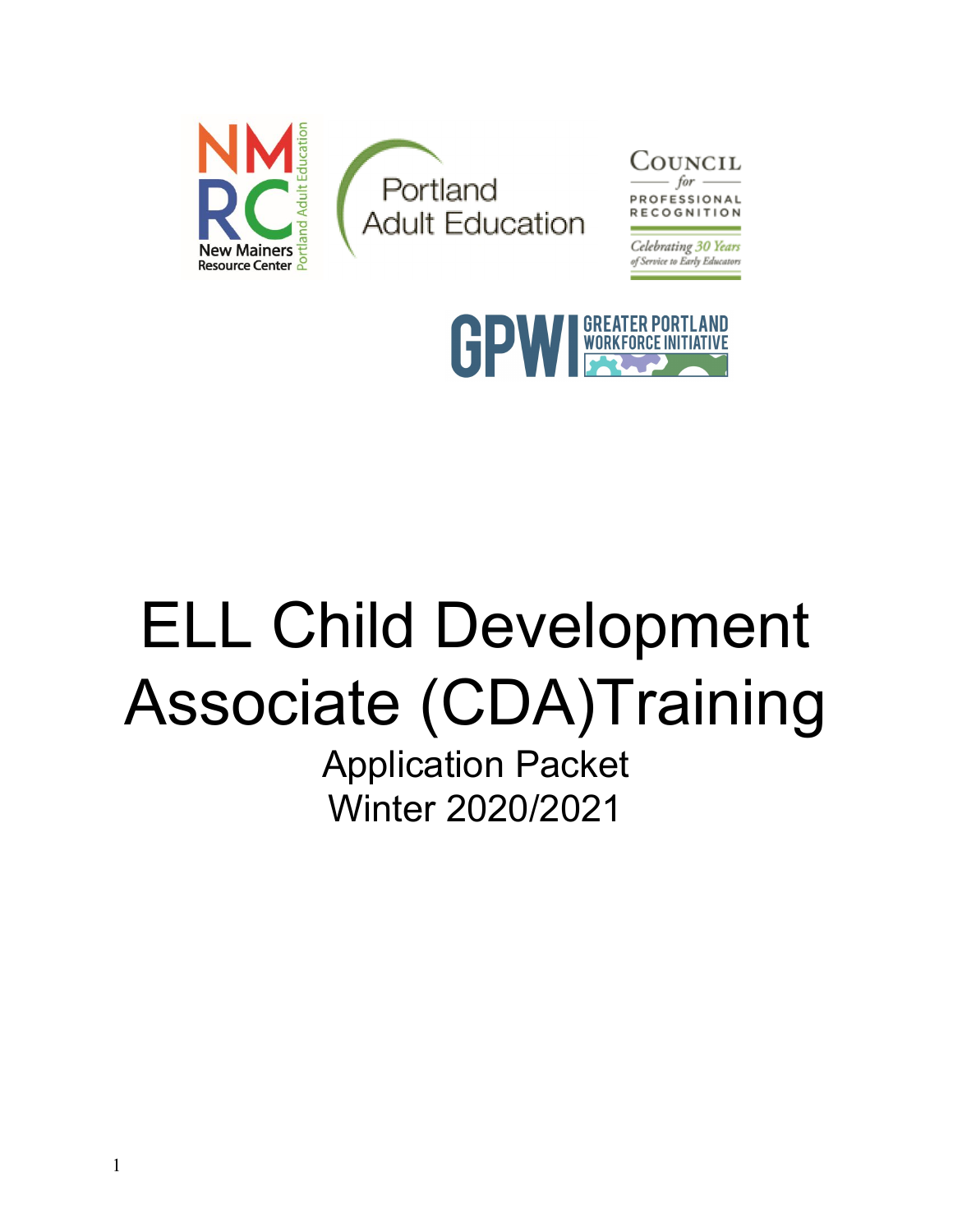## **Winter 2020/2021 CDA Application Requirements**

In order to be considered for this program, you will need to complete the following requirements:

- 1. Complete this [application](https://docs.google.com/forms/d/e/1FAIpQLSd7SGjJoTWHR3rz0wHZGAPZY8MwFoSUFxfqif8_p11PJeon3A/viewform?usp=sf_link) by January 29th. Class size is limited.
- 2. Attend a CDA Info-session via Zoom. [January](https://us04web.zoom.us/j/72867792549?pwd=aEd1UWp5ZDZsczJnVTNDQmFkbHdkdz09) 13th at 11:30 or January 20th at 11:30. *(Click on the date for the Zoom links)*
- 3. Complete an English CASAS exam in-person at Portland Adult Education or remotely. *\*If you have taken the CASAS exam since January 2020 this requirement is waived.*
- 4. Submit a copy of your resume.
- 5. Complete an interview to review eligibility requirements for the program and scholarships.

For questions regarding the class or application, contact Bridget Kahn, [kahnb@portlandschools.org](mailto:kahnb@portlandschools.org).

## **Overview of the Child Development Associate Credential Program**

What is a Child Development Associate (CDA) Credential?

The CDA Credential is recognized nationally as the quality standard for training of professional early childhood teachers. CDA training helps teachers work effectively with infants, toddlers, preschoolers, and their families in either a center-based or family child care setting.

This six-month training program is co-taught by a Certified CDA Instructor from the CDA Development Center and supported by an instructor from Portland Adult Education. Students will receive 120 hours of CDA instruction as well as support in English language, portfolio development, test-taking skills, and digital skills.

### **Student Eligibility Requirements:**

- Target Population: Foreign trained professionals who have a background and interest in working in a child care setting
- English skills equivalent to ESOL level 5 or above
- Work Authorization is preferred
- Meet income or other eligibility requirements to receive possible scholarships
- 18 years and older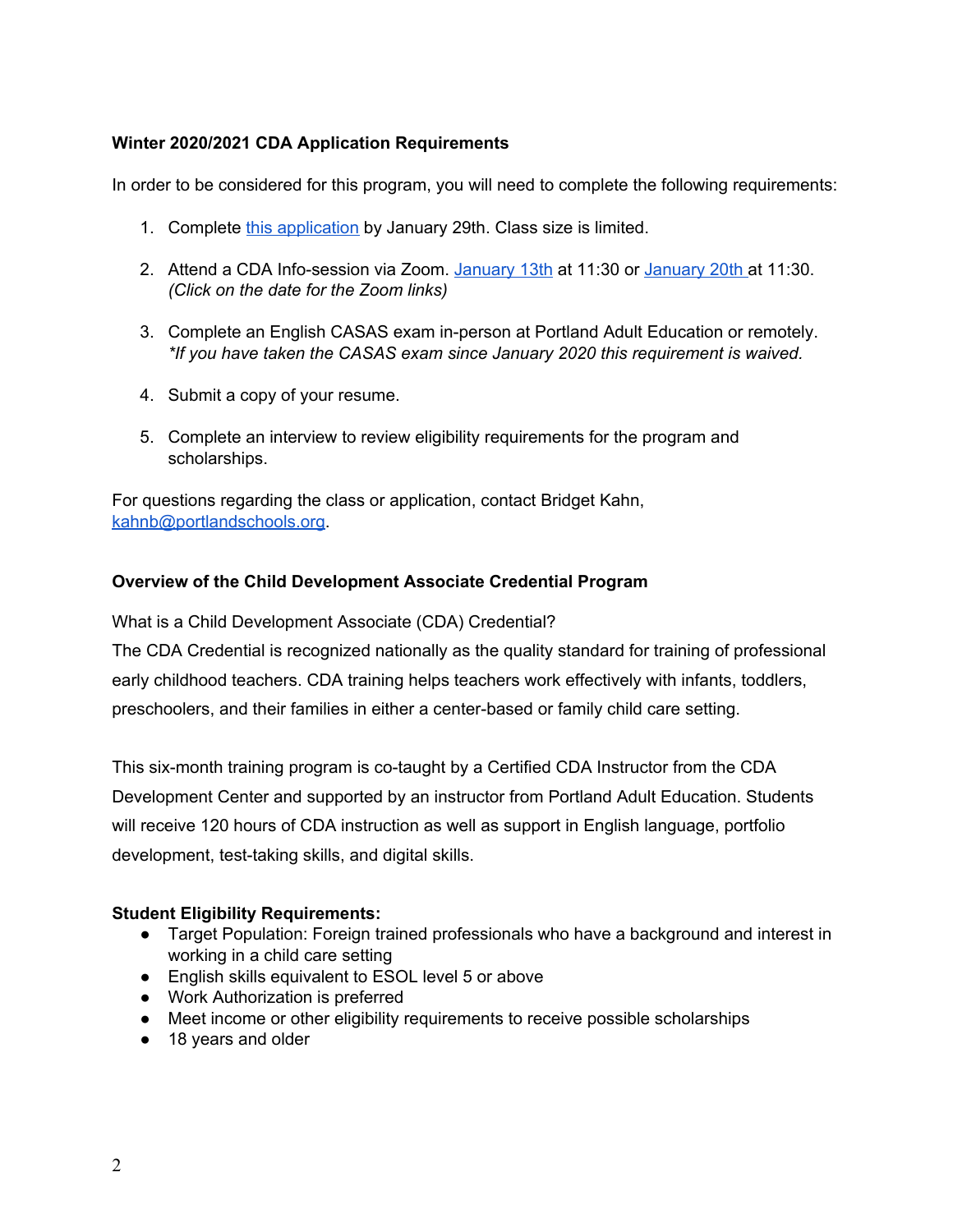## **The CDA Development Center Training Philosophy:**

CDA Development Center's training program is committed to the idea that quality care makes a positive difference in the lives of the teachers, children, and families. Working in the field of childcare is an important job requiring specialized skills and knowledge in early child development. CDA Credentialed teachers are able to demonstrate an appropriate learning environment for children to reach their highest potential. The course curriculum is based on the knowledge of the most current research, Early Childhood theory and practice, and the NAEYC's standards for developmentally appropriate practice.

## **WHAT CAN THIS TRAINING DO FOR YOU?**

If you are a Family Child Care Provider, this training:

- Brings you to a level 4 under the Staffing and Professional Development Career lattice.
- Provides you a Step 2 in compliance with the Quality Rating System.
- Offers you continued Professional Growth toward Family Accreditation and Quality Childcare (NAFCC)
- Makes your job easier.

If you are working in a Child Care Center, the CDA credential opens up the door for professional advancement.

- This credential is increasingly required to become or remain a Lead Teacher or Program Director.
- You will be more effective at your jobs and actually enjoy your work more!

For everyone:

- The CDA credential can also be an essential component to the NAEYC Accreditation Process.
- As part of this process, CDA Development Staff will work with you to develop your classroom to help you use your space and materials in the most productive way possible.
- You will have support throughout this process by a Certified CDA Instructor as well as an Adult Education Instructor for help with English and the technology required for the training.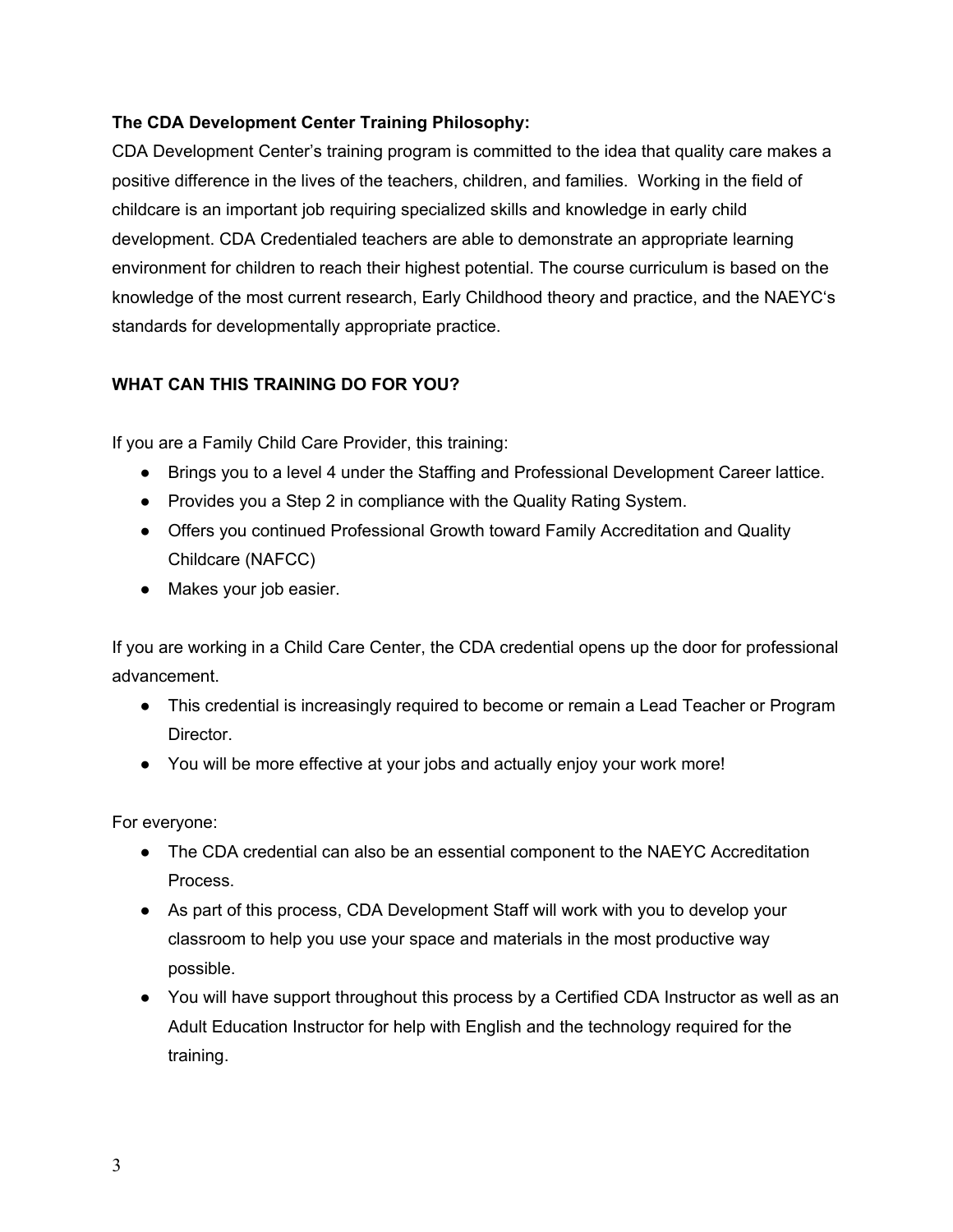## **APPLYING FOR A CDA CREDENTIAL**

The CDA Development Center's Program will provide you with all the tools you need to receive your CDA Credential. Prior to receiving this credential, there are four things you will need to:

1) Document your 120 training hours

CDA Development Center's class's focuses on these essential content areas:

- Planning a safe and healthy learning environment
- Advancing children's physical and intellectual development
- Establishing positive relationships with families
- Effectively managing a child development program
- Maintaining a commitment to professionalism
- Observing and recording children's behaviors
- Applying principles of child growth and development

2) Document 480 hours working with children.

This is referred to as your "fieldwork." If you are currently employed as a childcare teacher in a licensed childcare setting, you can meet this requirement right where you work. If you are not currently working as a childcare teacher, we can place you in a licensed facility in your community. CDA Development Center assists all students' interns in finding a quality center that matches their individual interests.

One of our best features is having one-on-one assistance for each student from a Field Advisor. A Field Advisor will visit the student's work site for individual support and guidance.

3) Complete and submit a "Portfolio".

CDA Development Center's staff will work with you to develop this document. Our Instructor from Portland Adult Ed will help you to create the required professional portfolio that will demonstrate that you have certain "competencies" when it comes to working with young children. It is also a practical tool that you can use as your own personal "reference book" when working with the children you care for.